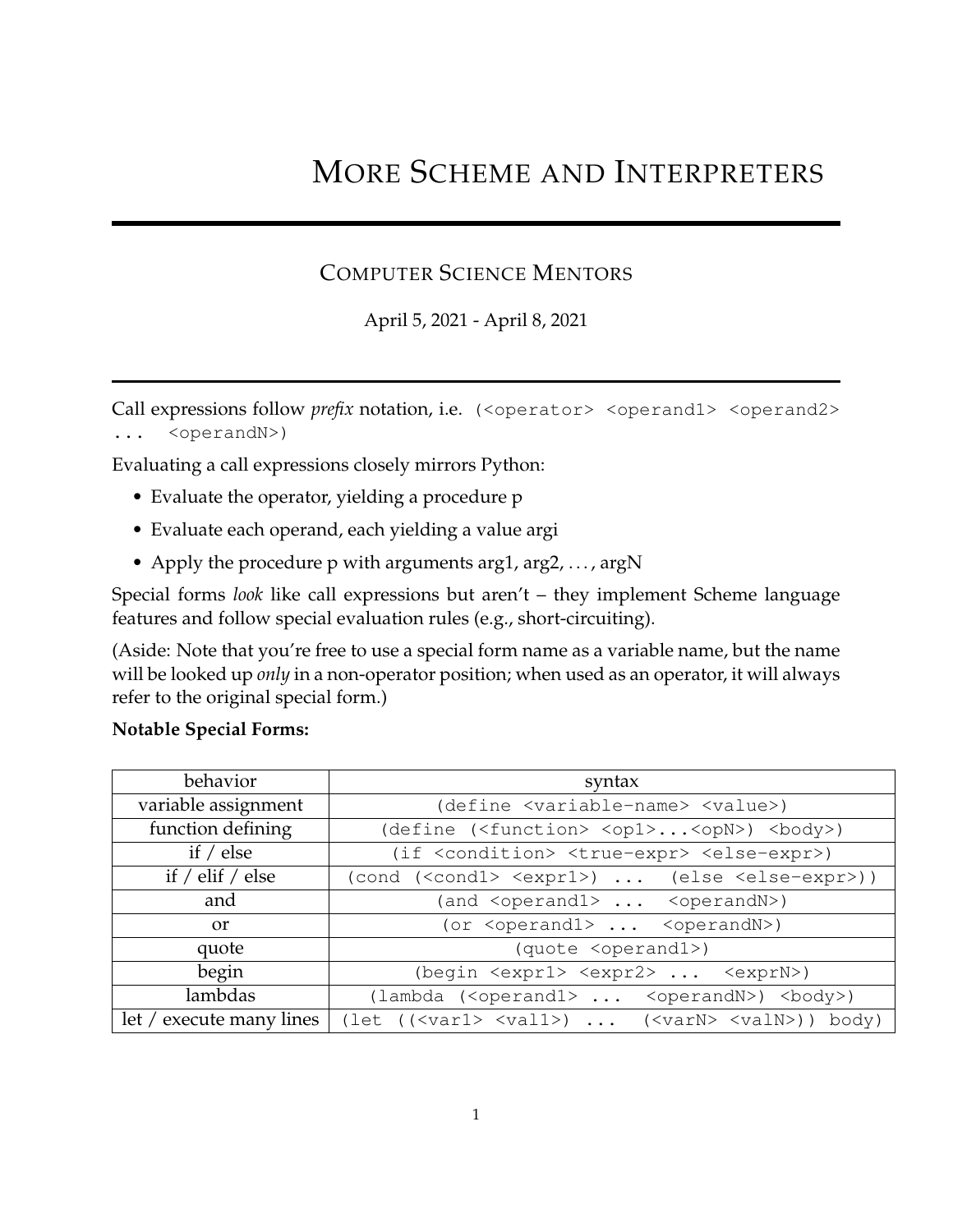|  | 1. What will Scheme output?<br>scm> $(if 1 1 (/ 1 0))$   |
|--|----------------------------------------------------------|
|  | scm> $(if 0 (/ 1 0) 1)$                                  |
|  | scm> (and $1 #f$ (/ 1 0))                                |
|  | scm> $(and 1 2 3)$                                       |
|  | scm> (or #f #f 0 #f (/ 1 0))                             |
|  | $scm$ (and (and) (or))                                   |
|  | scm> (define a 4)                                        |
|  | scm> $((\text{lambda} (x y) (+ a x y)) 1 2)$             |
|  | scm> $((\text{lambda} (x y z) (y x z)) 2 / 2)$           |
|  | scm> $((\text{lambda} (x) (x x)) (\text{lambda} (y) 4))$ |

## **1 What Would Scheme Print?**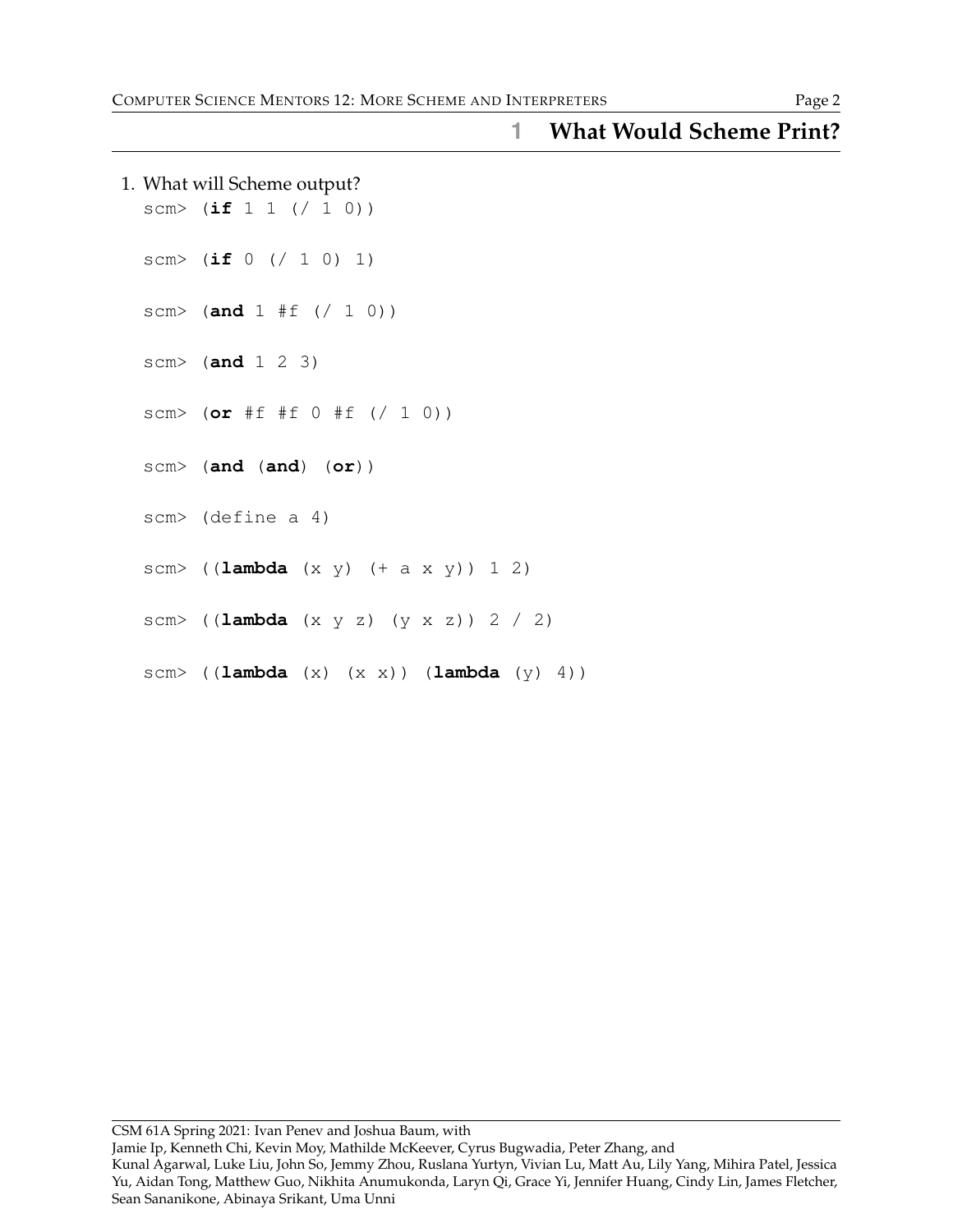```
2. What will Scheme output?
  scm> (define boom1 (/ 1 0))
  scm> (define boom2 (lambda () (/ 1 0)))
  scm> (boom2)
```
- (a) Why/How are the two boom definitions above different?
- (b) How can we rewrite boom2 without using the **lambda** operator?

```
3. What will Scheme output?
  scm> (define c 2)
  scm> (eval 'c)
  scm> '(cons 1 nil)
  scm> (eval '(cons 1 nil))
  scm> (eval (list 'if '(even? c) 1 2))
```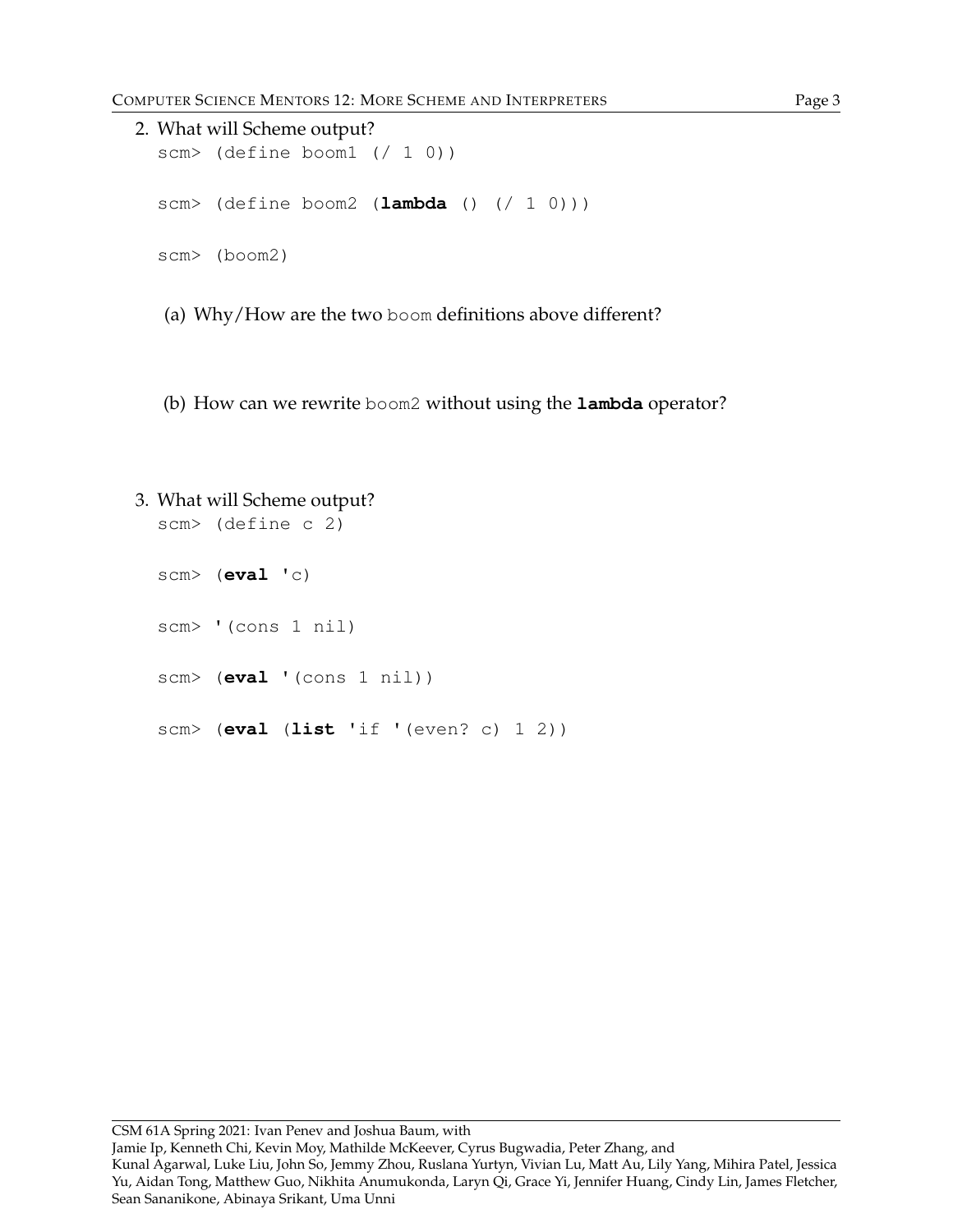## **2 Interpreters**

The following questions refer to the Scheme interpreter. Assume we're using the implementation seen in lecture and in the Scheme project.

- 1. What's the purpose of the read stage in a Read-Eval-Print Loop? For our Scheme interpreter, what does it take in, and what does it return?
- 2. What are the two components of the read stage? What do they do?
- 3. Write out the constructor for the Pair object the read stage creates with the input string (define (foo x) (+ x 1))
- 4. For the previous example, imagine we saved that Pair object to the variable p. How could we check that the expression is a define special form? How would we access the name of the function and the body of the function?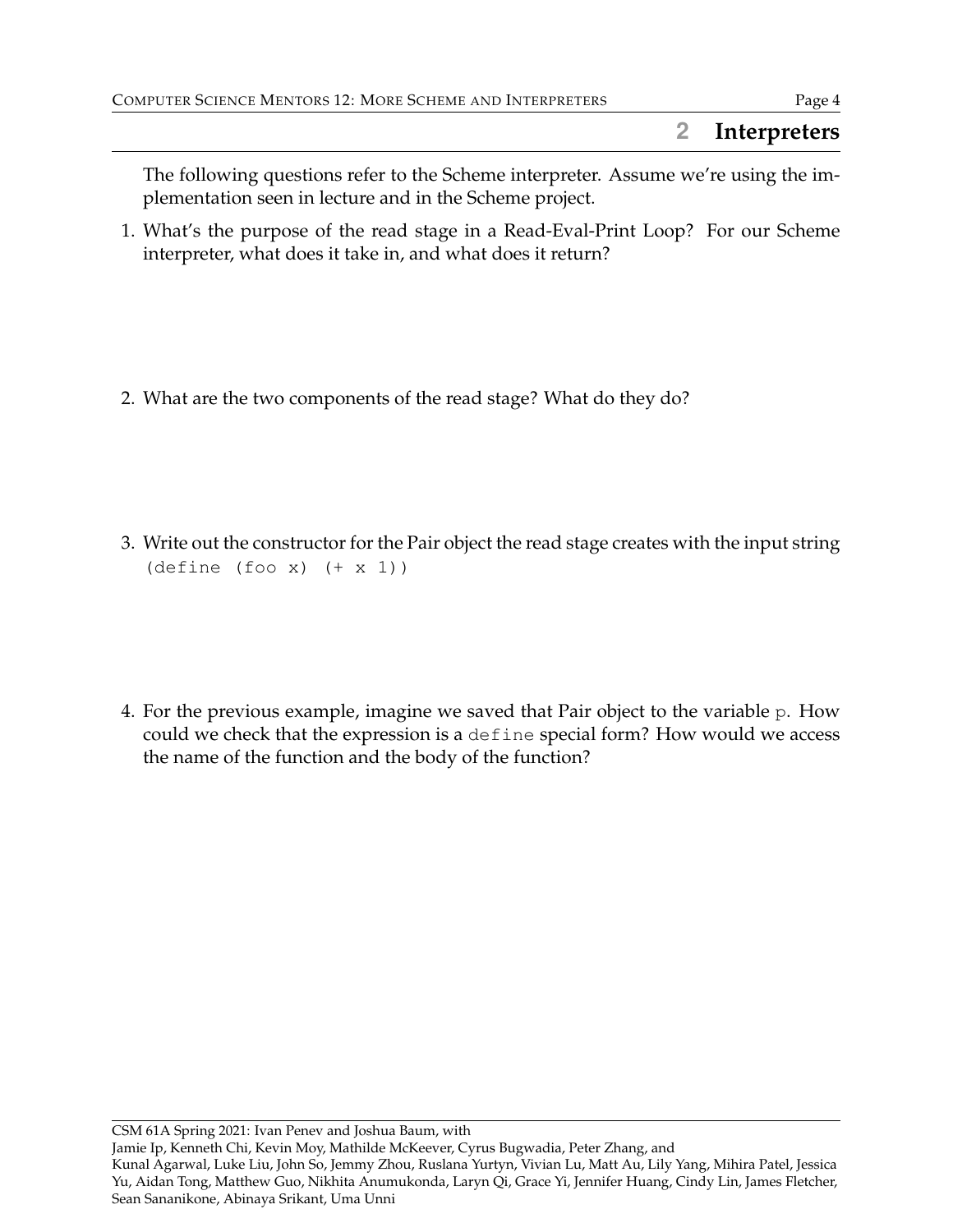```
5. Circle or write the number of calls to scheme_eval and scheme_apply for the code
  below.
  (if 1 (+ 2 3) (/ 1 0))
   scheme_eval 1 3 4 6
   scheme_apply 1 2 3 4
  (or #f (and (+ 1 2) 'apple) (- 5 2))
   scheme_eval 6 8 9 10
   scheme_apply 1 2 3 4
  (define (square x) (* x x))
  (+ (square 3) (- 3 2))
   scheme eval 2 5 14 24
   scheme_apply 1 2 3 4
  (\text{define } (\text{add } x \ y) \ (+ \ x \ y))(add (- 5 3) (or 0 2))
```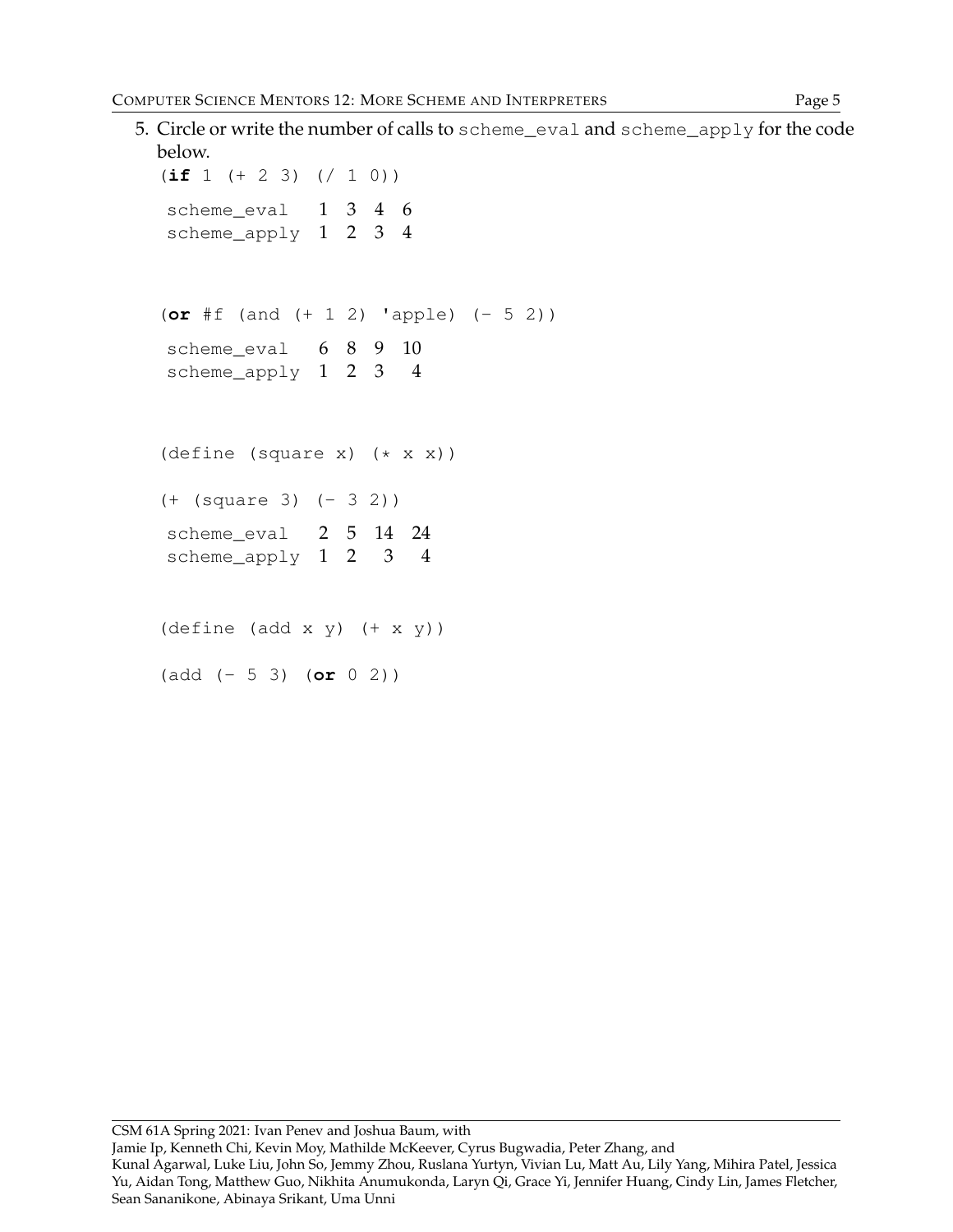1. Define  $is$ -prefix, which takes in a list p and a list lst and determines if p is a prefix of lst. That is, it determines if lst starts with all the elements in p.

```
; Doctests:
scm> (is-prefix '() '())
#t
scm> (is-prefix '() '(1 2))
#t
scm> (is-prefix '(1) '(1 2))
#t
scm> (is-prefix '(2) '(1 2))
#f
; Note here p is longer than lst
scm> (is-prefix '(1 2) '(1))
#f
```

```
(define (is-prefix p lst)
```
)